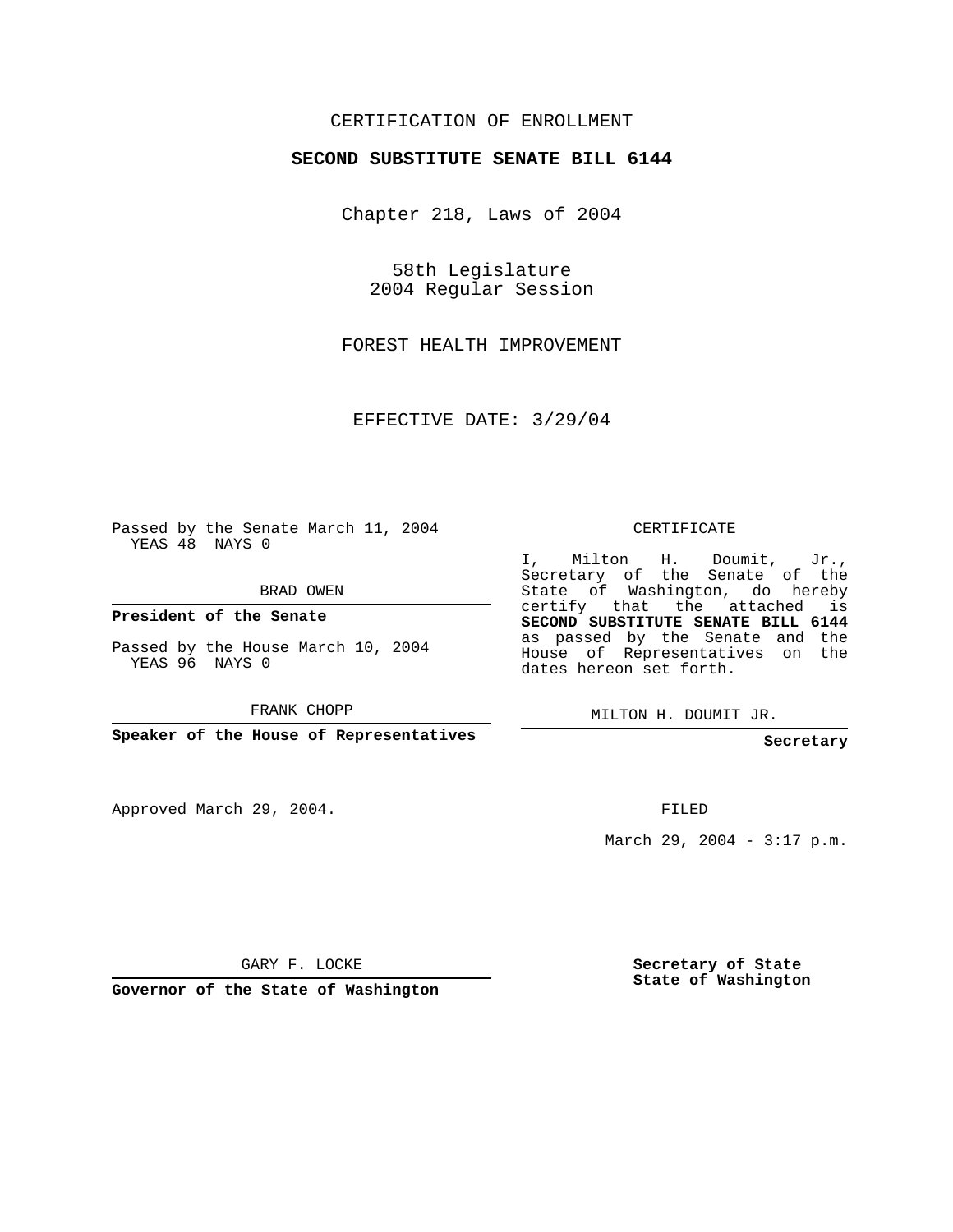## **SECOND SUBSTITUTE SENATE BILL 6144** \_\_\_\_\_\_\_\_\_\_\_\_\_\_\_\_\_\_\_\_\_\_\_\_\_\_\_\_\_\_\_\_\_\_\_\_\_\_\_\_\_\_\_\_\_

\_\_\_\_\_\_\_\_\_\_\_\_\_\_\_\_\_\_\_\_\_\_\_\_\_\_\_\_\_\_\_\_\_\_\_\_\_\_\_\_\_\_\_\_\_

AS AMENDED BY THE HOUSE

Passed Legislature - 2004 Regular Session

## **State of Washington 58th Legislature 2004 Regular Session**

**By** Senate Committee on Ways & Means (originally sponsored by Senators Morton and Deccio)

READ FIRST TIME 02/10/04.

 AN ACT Relating to opportunities and strategies for improving forest health in Washington; amending RCW 79.15.510, 79.15.520, and 79.15.500; amending 2003 c 313 s 13 (uncodified); adding new sections to chapter 76.06 RCW; adding a new section to chapter 79.15 RCW; creating new sections; providing expiration dates; and declaring an emergency.

BE IT ENACTED BY THE LEGISLATURE OF THE STATE OF WASHINGTON:

 NEW SECTION. **Sec. 1.** A new section is added to chapter 76.06 RCW to read as follows:

 (1) The legislature finds that Washington faces serious forest health problems where forests are overcrowded or trees are infested with or susceptible to insects, diseases, wind, ice storms, and fire. The causes and contributions to these susceptible conditions include fire suppression, past timber harvesting and silvicultural practices, and the amplified risks that occur when the urban interface penetrates forest land.

 (2) The legislature further finds that forest health problems may exist on forest land regardless of ownership, and the state should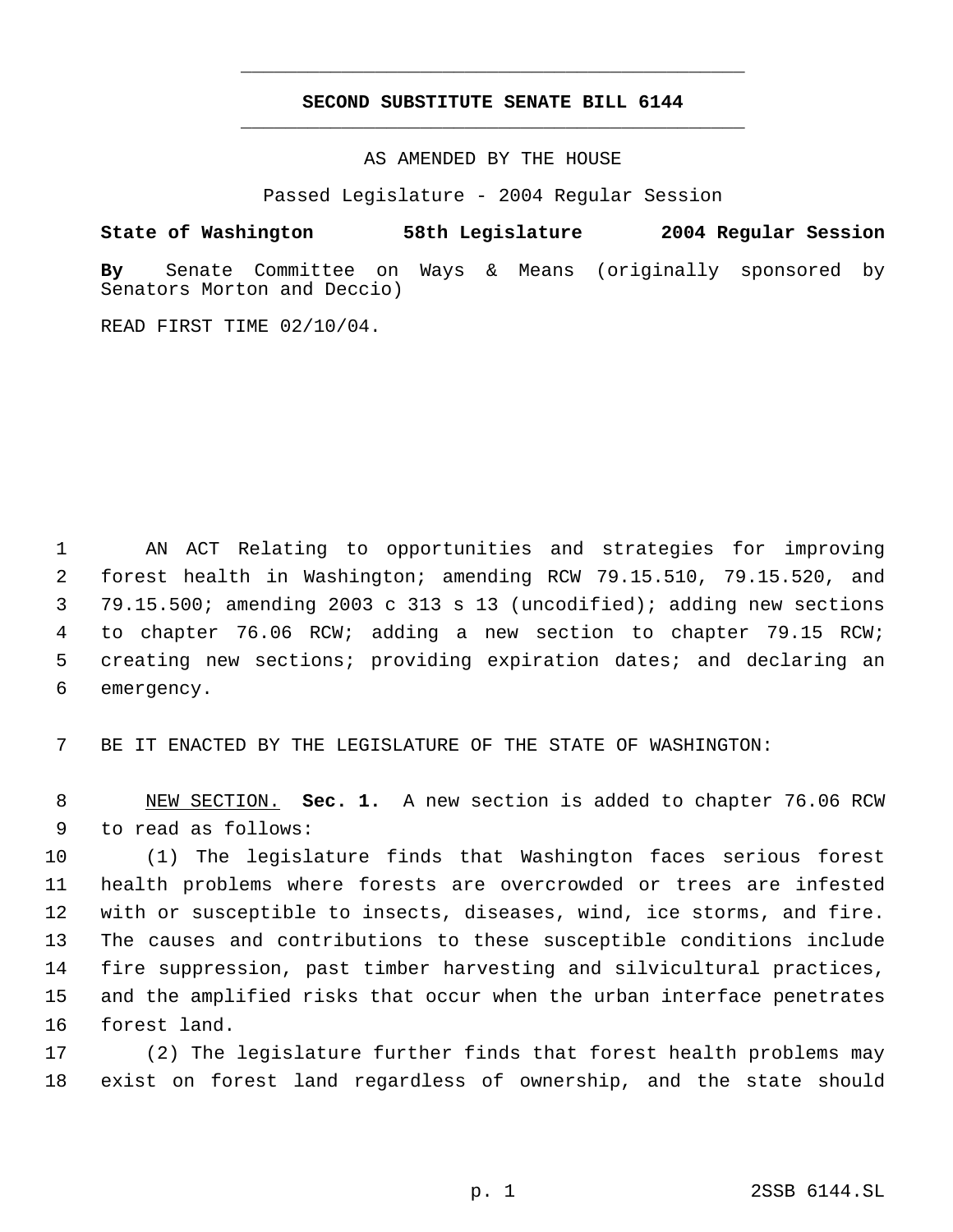explore all possible avenues for working in collaboration with the federal government to address common health deficiencies.

 (3) The legislature further finds that healthy forests benefit not only the economic interests that rely on forest products but also provide environmental benefits, such as improved water quality and habitat for fish and wildlife.

 NEW SECTION. **Sec. 2.** A new section is added to chapter 76.06 RCW to read as follows:

 (1) The commissioner of public lands is designated as the state of Washington's lead for all forest health issues.

 (2) The commissioner of public lands shall strive to promote communications between the state and the federal government regarding forest land management decisions that potentially affect the health of forests in Washington and will allow the state to have an influence on the management of federally owned land in Washington. Such government- to-government cooperation is vital if the condition of the state's public and private forest lands are to be protected. These activities may include, when deemed by the commissioner to be in the best interest of the state:

 (a) Representing the state's interest before all appropriate local, 21 state, and federal agencies;

 (b) Assuming the lead state role for developing formal comments on federal forest management plans that may have an impact on the health of forests in Washington; and

 (c) Pursuing in an expedited manner any available and appropriate cooperative agreements, including cooperating agency status designation, with the United States forest service and the United States bureau of land management that allow for meaningful participation in any federal land management plans that could affect the department's strategic plan for healthy forests and effective fire prevention and suppression, including the pursuit of any options available for giving effect to the cooperative philosophy contained within the national environmental policy act of 1969 (42 U.S.C. Sec. 4331).

 (3) The commissioner of public lands shall report to the chairs of the appropriate standing committees of the legislature every year on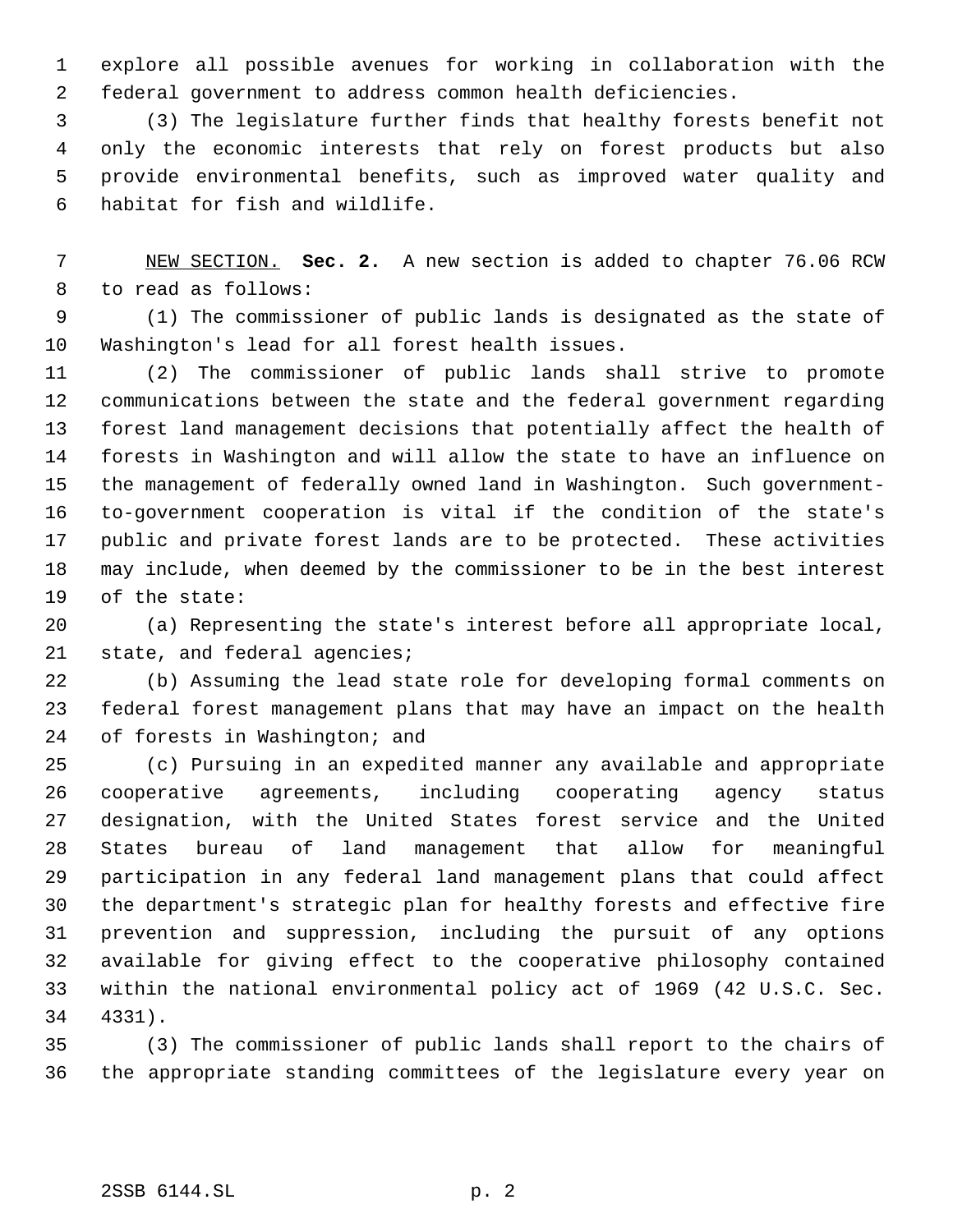progress under this section, including the identification, if deemed appropriate by the commissioner, of any needed statutory changes, policy issues, or funding needs.

 NEW SECTION. **Sec. 3.** The commissioner of public lands shall develop a statewide plan for increasing forest resistance and resilience to forest insects, disease, wind, and fire in Washington by December 30, 2004. In developing the statewide plan, the commissioner shall work with and consult the work group created in section 4 of this act.

 NEW SECTION. **Sec. 4.** (1) A work group is created to study opportunities to improve the forest health issues enumerated in section 1 of this act that are facing forest land in Washington and to help the commissioner of public lands develop a strategic plan under section 3 of this act. The work group may, if deemed necessary, identify and focus on regions of the state where forest health issues enumerated in section 1 of this act are the most critical.

 (2)(a) The work group is comprised of individuals selected on the basis of their knowledge of forests, forest ecology, or forest health issues and, if determined by the commissioner of public lands to be necessary, should represent a mix of individuals with knowledge regarding specific regions of the state. Members of the work group shall be appointed by the commissioner of public lands, unless otherwise specified, and shall include:

 (i) The commissioner of public lands or the commissioner's designee, who shall serve as chair;

 (ii) A representative of a statewide industrial timber landowner's group;

 (iii) A landowner representative from the small forest landowner advisory committee established in RCW 76.13.110;

 (iv) A representative of a college within a state university that specializes in forestry or natural resources science;

(v) A representative of an environmental organization;

 (vi) A representative of a county that has within its borders state-owned forest lands that are known to suffer from the forest health deficiencies enumerated in section 1 of this act;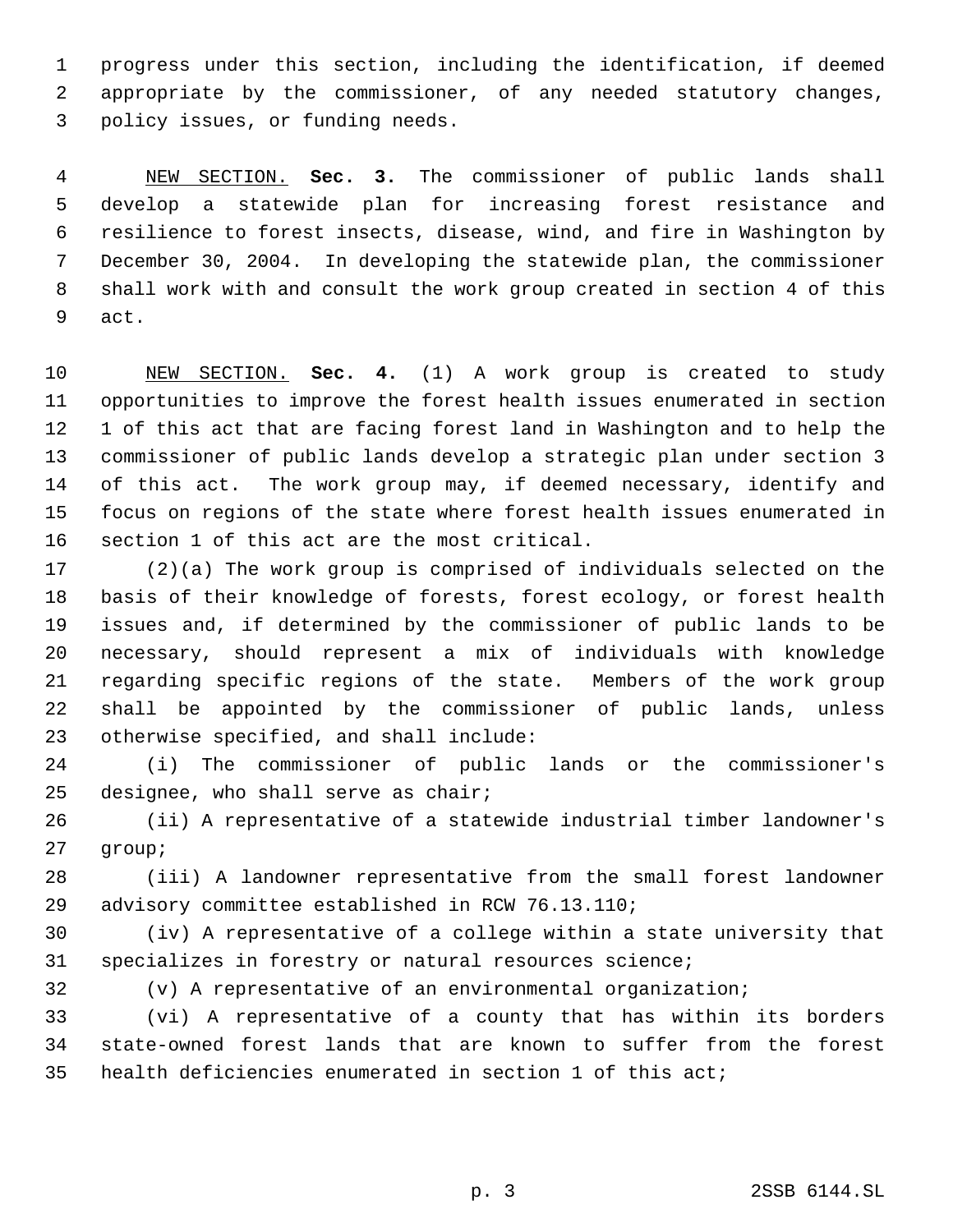- (vii) A representative of the Washington state department of fish and wildlife;
- (viii) A forest hydrologist, an entomologist, and a fire ecologist, if available;
- (ix) A representative of the governor appointed by the governor; and
- 
- (x) A representative of a professional forestry organization.

 (b) In addition to the membership of the work group outlined in this section, the commissioner of public lands shall also invite the full and equal participation of:

 (i) A representative of a tribal government located in a region of the state where the forest health issues enumerated in section 1 of 13 this act are present; and

 (ii) A representative of both the United States forest service and the United States fish and wildlife service stationed to work primarily in Washington.

(3) The work group shall:

 (a) Determine whether the goals and requirements of chapter 76.06 RCW are being met with regard to the identification, designation, and reduction of significant forest insect and disease threats to public and private forest resources, and whether the provisions of chapter 76.06 RCW are the most effective and appropriate way to address forest health issues;

 (b) Study what incentives could be used to assist landowners with the costs of creating and maintaining forest health;

 (c) Identify opportunities and barriers for improved prevention of losses of public and private resources to forest insects, diseases, wind, and fire;

 (d) Assist the commissioner in developing a strategic plan under section 3 of this act for increasing forest resistance and resilience to forest insects, disease, wind, and fire in Washington;

 (e) Develop funding alternatives for consideration by the legislature;

 (f) Explore possible opportunities for the state to enter into cooperative agreements with the federal government, or other avenues for the state to provide input on the management of federally owned land in Washington;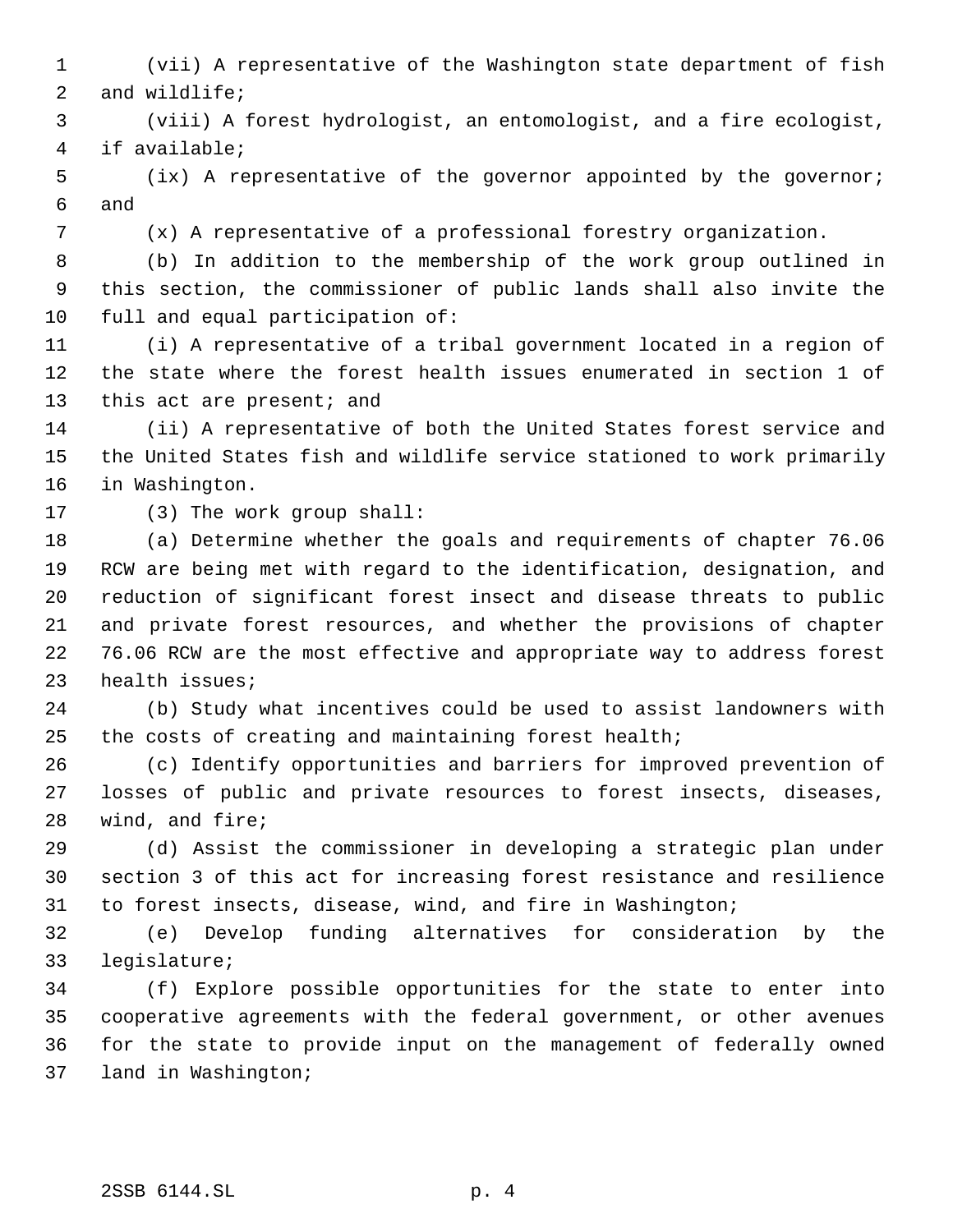(g) Develop recommendations for the proper treatment of infested and fire and wind damaged forests on public and private lands within the context of working with interdisciplinary teams under the forest practices act to ensure that forest health is achieved with the protection of fish, wildlife, and other public resources;

 (h) Analyze the state noxious weed control statutes and procedures (chapter 17.10 RCW) and the extreme hazard regulations adopted under the forest protection laws, to determine if the policies and procedures of these laws are applicable, or could serve as a model to support improved forest health; and

 (i) Recommend whether the work group should be extended beyond the time that the required report has been submitted.

 (4) The work group shall submit to the department of natural resources and the appropriate standing committees of the legislature, no later than December 30, 2004, its findings and recommendations for legislation that is necessary to implement the findings.

 (5) The department of natural resources shall provide technical and staff support from existing staff for the work group created by this section.

(6) This section expires June 30, 2005.

 NEW SECTION. **Sec. 5.** A new section is added to chapter 79.15 RCW to read as follows:

 (1) The legislature intends to ensure, to the extent feasible given all applicable trust responsibilities, that trust beneficiaries receive long-term income from timber lands through improved forest conditions and by reducing the threat of forest fire to state trust forest lands.

 (2) In order to implement the intent of subsection (1) of this section, the department may initiate contract harvesting timber sales, or other silvicultural treatments when appropriate, in specific areas of state trust forest land where the department has identified forest health deficiencies as enumerated in section 1 of this act. All harvesting or silvicultural treatments applied under this section must be tailored to improve the health of the specific stand, must be consistent with any applicable state forest plans and other management agreements, and must comply with all applicable state and federal laws and regulations regarding the harvest of timber by the department of natural resources.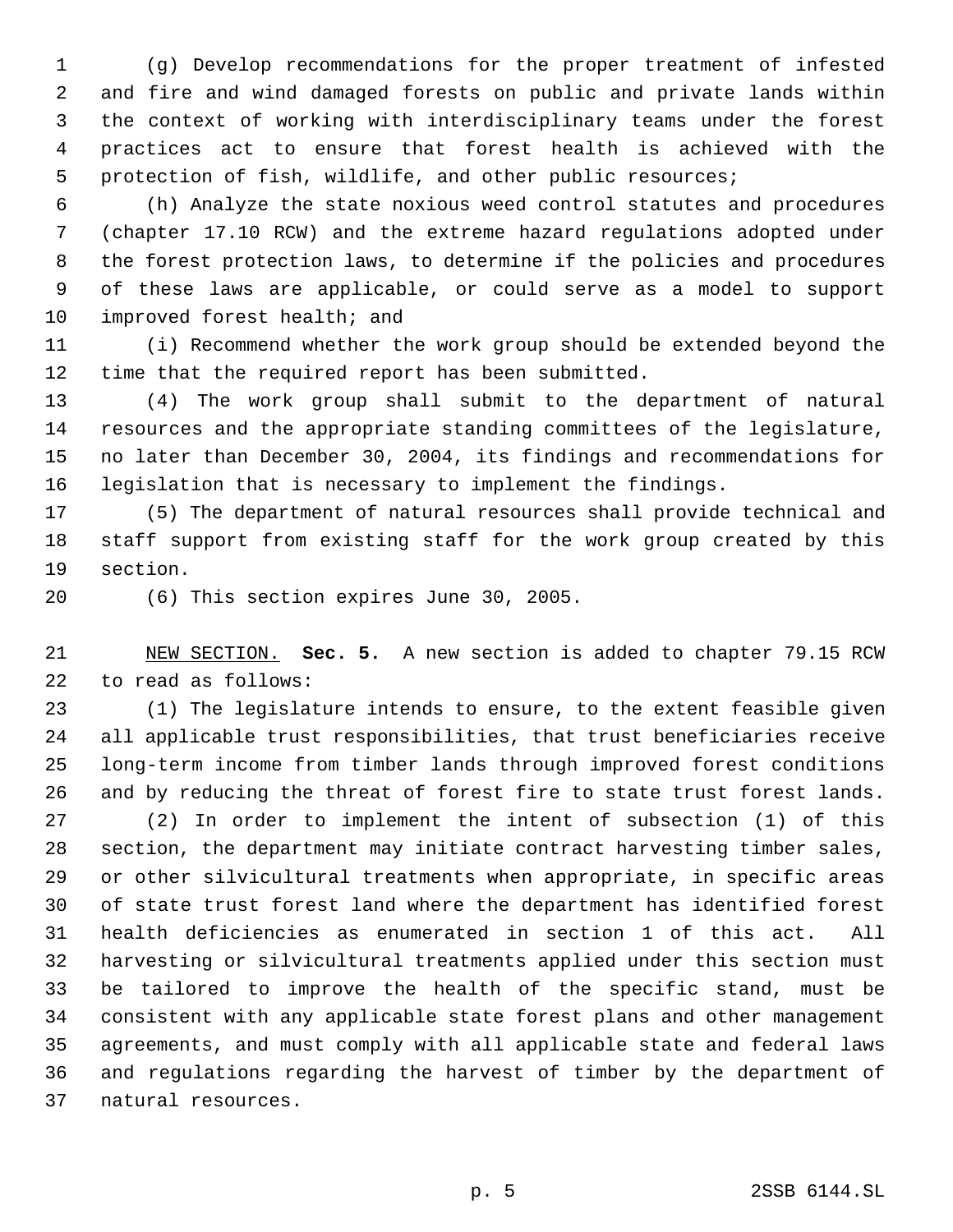(3) In utilizing contract harvesting to address forest health issues as outlined in this section, the department shall give priority to silvicultural treatments that assist the department in meeting forest health strategies included in any management or landscape plans that exist for state forests.

 **Sec. 6.** RCW 79.15.510 and 2003 c 313 s 3 are each amended to read as follows:

 (1) The department may establish a contract harvesting program 9 ((by)) <u>for</u> directly contracting for the removal of timber and other 10 valuable materials from state lands and for conducting silvicultural 11 treatments consistent with section 5 of this act.

 (2) The contract requirements must be compatible with the office of financial management's guide to public service contracts.

 (3) The department may not use contract harvesting for more than ten percent of the total annual volume of timber offered for sale. However, volume removed primarily to address an identified forest health issue under section 5 of this act may not be included in calculating the ten percent annual limit of contract harvesting sales.

 **Sec. 7.** RCW 79.15.520 and 2003 c 313 s 4 are each amended to read as follows:

21 (1) The contract harvesting revolving account is created in the custody of the state treasurer. All receipts from the gross proceeds 23 of the sale of logs from a contract harvesting sale must be deposited into the account. Expenditures from the account may be used only for the payment of harvesting costs incurred on contract harvesting sales and for payment of costs incurred from silvicultural treatments necessary to improve forest health conducted under section 5 of this 28 act. Only the commissioner or the commissioner's designee may authorize expenditures from the account. The board of natural resources has oversight of the account, and the commissioner must periodically report to the board of natural resources as to the status of the account, its disbursement, and receipts. The account is subject to allotment procedures under chapter 43.88 RCW, but an appropriation is not required for expenditures.

 (2) When the logs from a contract harvesting sale are sold, the gross proceeds must be deposited into the contract harvesting revolving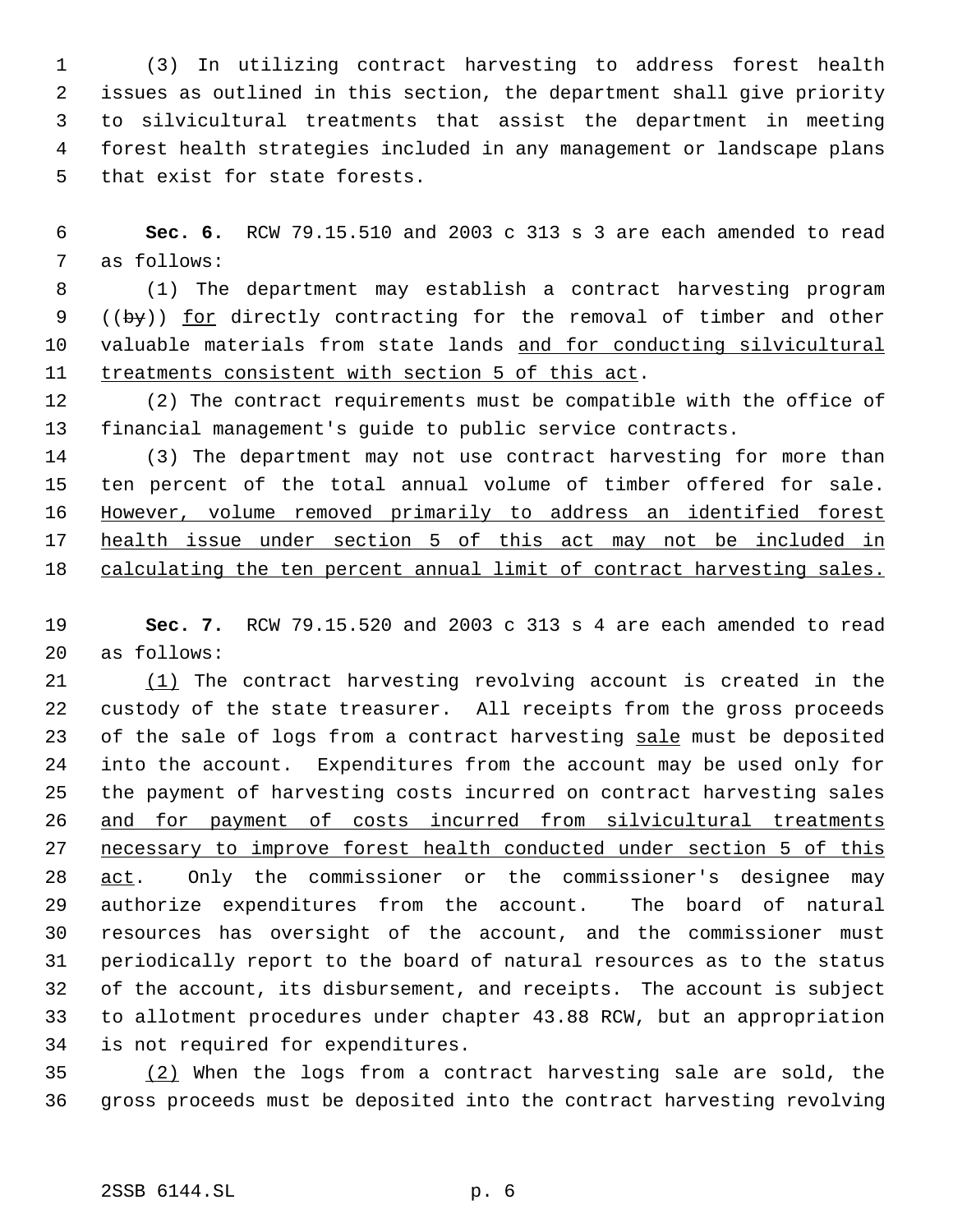account. Moneys equal to the harvesting costs must be retained in the account and be deducted from the gross proceeds to determine the net proceeds. The net proceeds from the sale of the logs must be distributed in accordance with RCW ((43.85.130)) 43.30.325(1)(b). The final receipt of gross proceeds on a contract harvesting sale must be retained in the contract harvesting revolving account until all required costs for that sale have been paid. The contract harvesting revolving account is an interest-bearing account and the interest must be credited to the account. The account balance may not exceed one million dollars at the end of each fiscal year. Moneys in excess of 11 one million dollars must be disbursed according to RCW ((76.12.030, 12 76.12.120)) 79.22.040, 79.22.050, and 79.64.040. If the department permanently discontinues the use of contract harvesting sales, any sums remaining in the contract harvesting revolving account must be returned to the resource management cost account and the forest development account in proportion to each account's contribution to the initial balance of the contract harvesting revolving account.

 **Sec. 8.** RCW 79.15.500 and 2003 c 313 s 2 are each amended to read as follows:

20 The definitions in this section apply throughout ((this chapter)) RCW 79.15.500 through 79.15.530 and section 5 of this act unless the context clearly requires otherwise.

(1) "Commissioner" means the commissioner of public lands.

 (2) "Contract harvesting" means a timber operation occurring on state forest lands, in which the department contracts with a firm or individual to perform all the necessary harvesting work to process trees into logs sorted by department specifications. The department then sells the individual log sorts.

(3) "Department" means the department of natural resources.

 (4) "Harvesting costs" are those expenses related to the production of log sorts from a stand of timber. These expenses typically involve road building, labor for felling, bucking, and yarding, as well as the transporting of sorted logs to the forest product purchasers.

 (5) "Net proceeds" means gross proceeds from a contract harvesting sale less harvesting costs.

(6) "Silvicultural treatment" means any vegetative or other